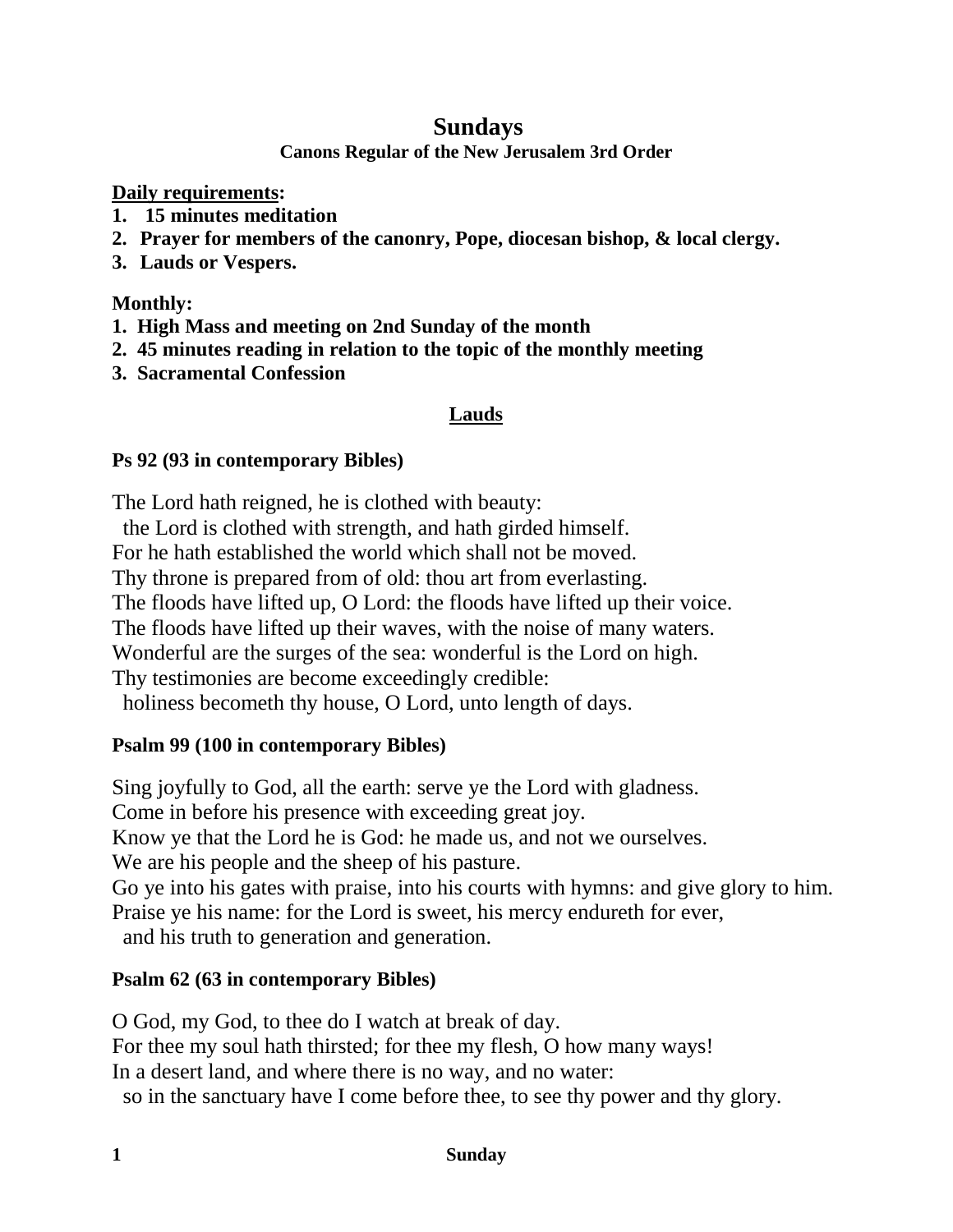For thy mercy is better than lives: thee my lips shall praise.

Thus will I bless thee all my life long: and in thy name I will lift up my hands. Let my soul be filled as with marrow and fatness:

and my mouth shall praise thee with joyful lips.

If I have remembered thee upon my bed, I will meditate on thee in the morning: because thou hast been my helper.

And I will rejoice under the covert of thy wings:

my soul hath stuck close to thee: thy right hand hath received me.

But they have sought my soul in vain,

they shall go into the lower parts of the earth:

they shall be delivered into the hands of the sword,

they shall be the portions of foxes.

But the king shall rejoice in God, all they shall be praised that swear by him: because the mouth is stopped of them that speak wicked things.

**Benedictus (Luke 1:68-79)** (Verse 67: "And Zachary his father was filled with the Holy Ghost; and he prophesied, saying:")

Blessed be the Lord God of Israel;

 because he hath visited and wrought the redemption of his people: and hath raised up an horn of salvation to us, in the house of David his servant: as he spoke by the mouth of his holy prophets, who are from the beginning: salvation from our enemies, and from the hand of all that hate us: to perform mercy to our fathers, and to remember his holy testament, the oath, which he swore to Abraham our father, that he would grant to us,

that being delivered from the hand of our enemies,

we may serve him without fear,

in holiness and justice before him, all our days.

And thou, child, shalt be called the prophet of the Highest:

for thou shalt go before the face of the Lord to prepare his ways:

 to give knowledge of salvation to his people, unto the remission of their sins: through the bowels of the mercy of our God,

in which the Orient from on high hath visited us:

to enlighten them that sit in darkness, and in the shadow of death:

to direct our feet into the way of peace.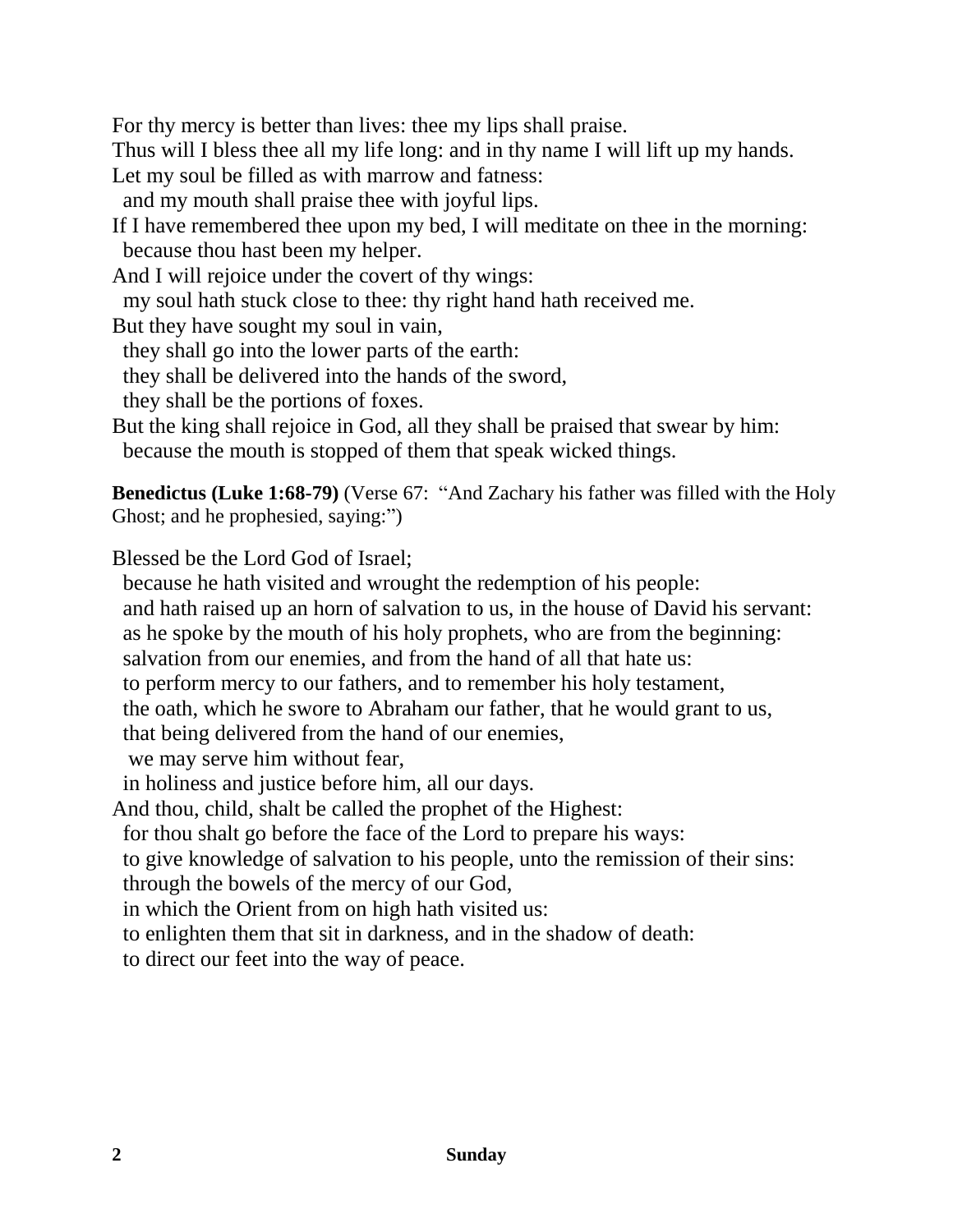### **Vespers**

### **Psalm 109 (110 in contemporary Bibles)**

The Lord said to my Lord: sit thou at my right hand: until I make thy enemies thy footstool. The Lord will send forth the sceptre of thy power out of Sion: rule thou in the midst of thy enemies. With thee is the principality in the day of thy strength: in the brightness of the saints: from the womb before the day star I begot thee. The Lord hath sworn, and he will not repent: Thou art a priest for ever according to the order of Melchisedech. The Lord at thy right hand hath broken kings in the day of his wrath. He shall judge among nations, he shall fill ruins: he shall crush the heads in the land of the many. He shall drink of the torrent in the way: therefore shall he lift up the head.

#### **Psalm 110 (111 in contemporary Bibles)**

I will praise thee, O Lord, with my whole heart; in the council of the just: and in the congregation. Great are the works of the Lord: sought out according to all his wills. His work is praise and magnificence: and his justice continueth for ever and ever. He hath made a remembrance of his wonderful works, being a merciful and gracious Lord: he hath given food to them that fear him. He will be mindful for ever of his covenant: He will shew forth to his people the power of his works. That he may give them the inheritance of the Gentiles: the works of his hands are truth and judgment. All his commandments are faithful: confirmed for ever and ever, made in truth and equity. He hath sent redemption to his people: he hath commanded his covenant for ever. Holy and terrible is his name: the fear of the Lord is the beginning of wisdom. A good understanding to all that do it: his praise continueth for ever and ever.